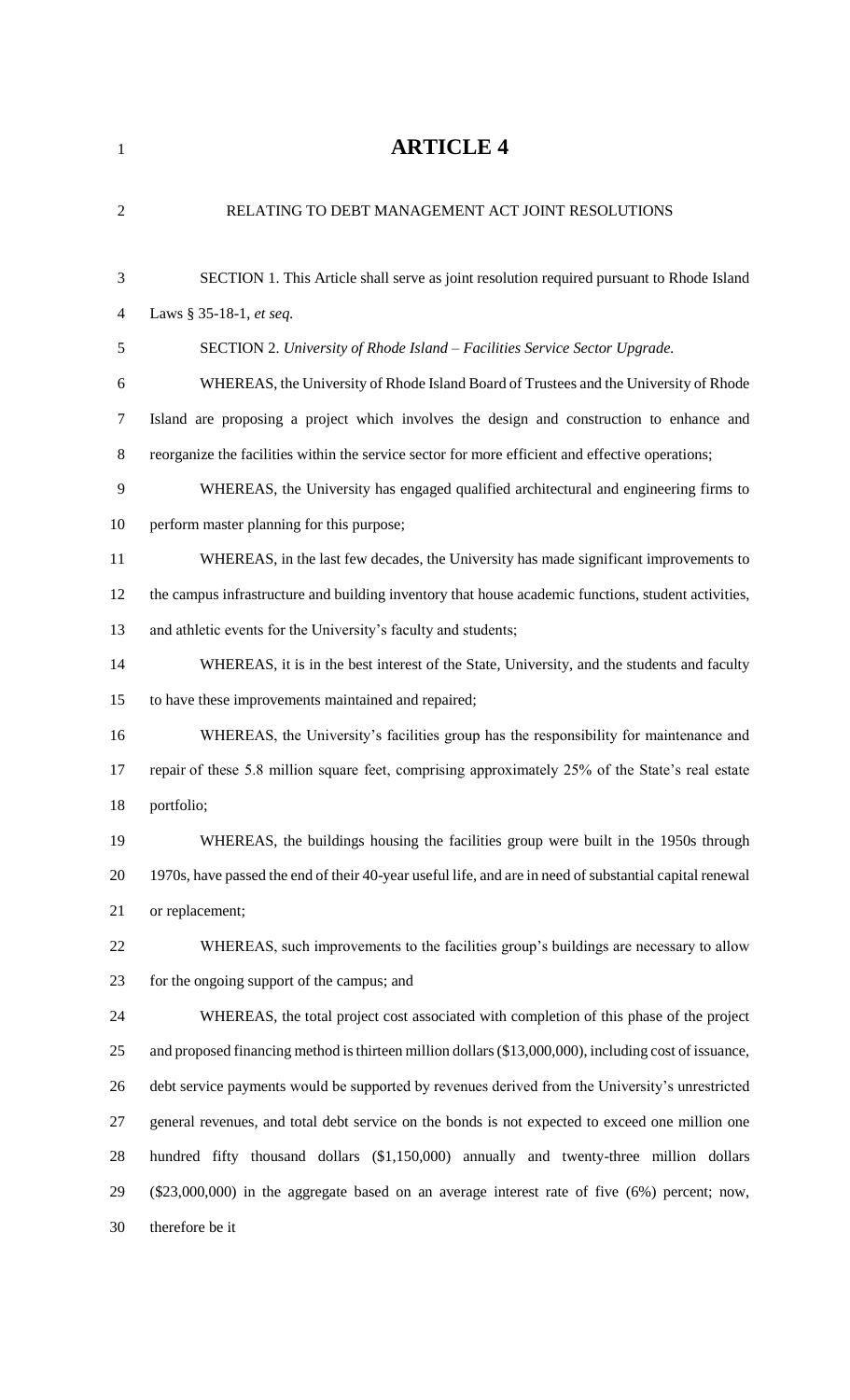RESOLVED, that this General Assembly hereby approves financing in an amount not to exceed thirteen million dollars (\$13,000,000) for the facilities service sector upgrade project at the University of Rhode Island; and be it further

 RESOLVED, that, this Joint Resolution shall take effect upon passage by this General Assembly.

SECTION 3. *University of Rhode Island – Utility Infrastructure Upgrade Phase II.* 

 WHEREAS, the University of Rhode Island Board of Trustees and the University of Rhode Island are proposing a project which involves the engineering and construction of upgrades and component replacements to five municipal-level Kingston Campus utility systems;

 WHEREAS, the University has engaged qualified engineering firms to examine its major infrastructure systems;

 WHEREAS, based on the condition and capabilities of these systems, the studies have concluded that replacement of components and reconfiguration was advisable for each of these extensive systems to ensure necessary steam, water, sanitary, and electrical support for the University's campuses for the next 20-40 years;

 WHEREAS, the University has also developed the required Storm Water Management Plan for the Kingston Campus, which provides guidelines that are being incorporated into new building projects under development and are driving stand-alone storm water infrastructure projects as well;

 WHEREAS, the University has successfully completed many extremely important individual utility infrastructure projects in its continuing progression of work to upgrade and replace infrastructure systems but now needs additional investments beyond annual capital resources;

 WHEREAS, this project is the second phase in a phased implementation plan to upgrade and improve the reliability of infrastructure on the University of Rhode Island's campuses; and

 WHEREAS, the total project cost associated with completion of this phase of the project and proposed financing method is fifteen million four hundred fifty thousand dollars (\$15,450,000), including cost of issuance, debt service payments would be supported by revenues derived from the University's unrestricted general revenues, and total debt service on the bonds is not expected to exceed one million three hundred fifty thousand dollars (\$1,350,000) annually and twenty-seven million dollars (\$27,000,000) in the aggregate based on an average interest rate of five (6%) percent; now, therefore be it